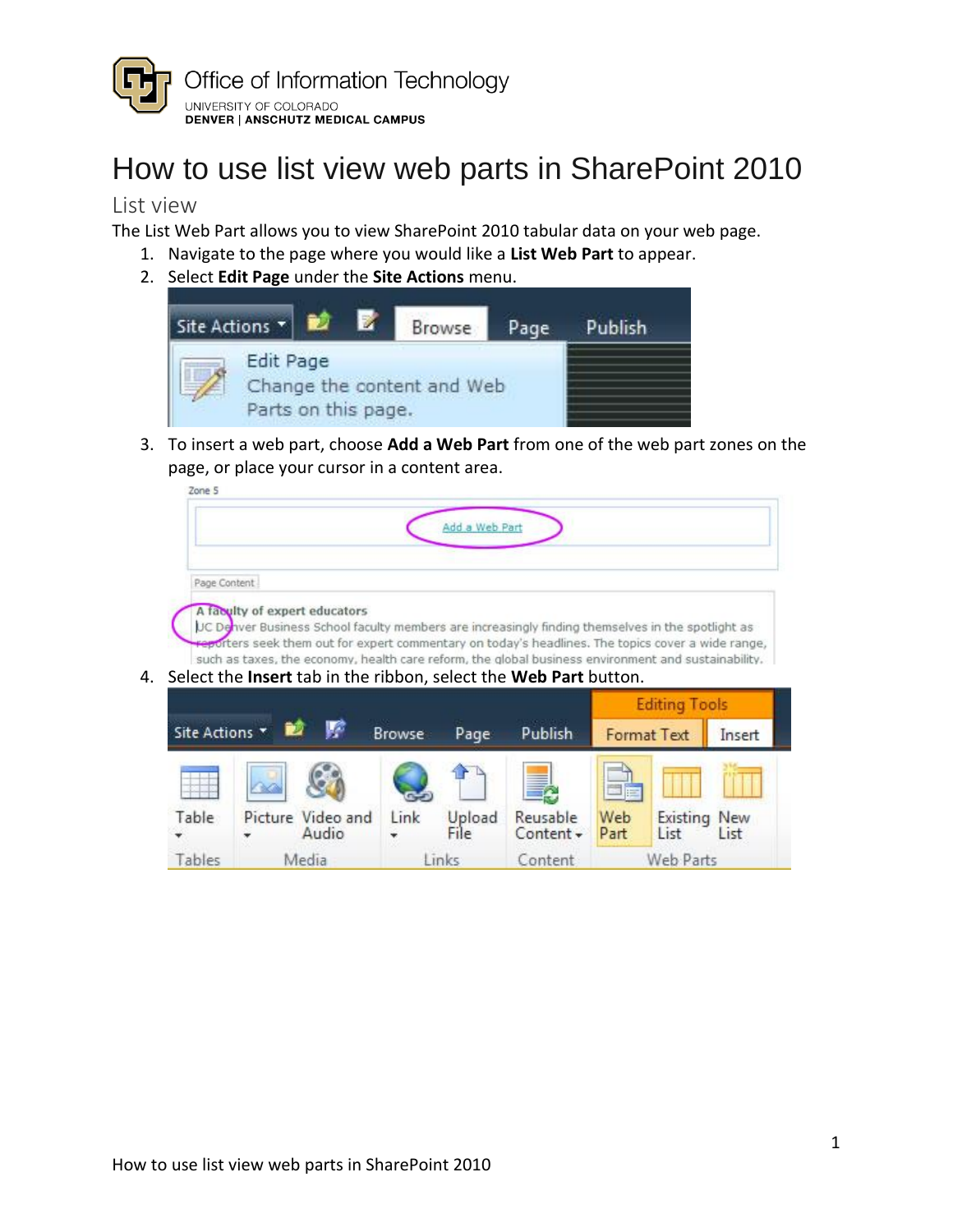

5. The web part gallery will open underneath the ribbon. The web part gallery shows the categories, web parts, and a description of the selected web part.



6. To add the List, select the Lists and Libraries category and the name of your list. Click **hbA** 

| <b>C.</b><br>X 33   IE DebugBar @      <br>$98 - 2 - 35$<br>100%<br><b>ChicAfee Stundvisor</b><br>天王<br>$3^{\circ}$<br>☆ → 同 →<br>Favorites<br>and list web part test   Business School   University of<br>w<br>w<br>Site Actions *<br>Page<br>Publish<br>Browse<br>Web Parts<br>Categories<br><b>Documents</b><br>Lists and Libraries<br><b>In Images</b><br>Public Web Pages<br>Business Data<br>Calendar<br>Responses<br>Content Rolup<br><b>THURSDAY TASKS</b><br>Dashboard<br><b>Decument Sets</b><br>٠<br>$\bullet$<br>Upicad a Web Part<br>Status: Checked out and editable.<br>> News and Events<br>About Us<br>> Degree Programs<br>> Faculty and Research<br>four in School Up a Contact Up significant and complex list with part bird.<br><b>Faculty Deectory</b><br>Page Title for HTML Title Element<br>Submit an Event<br>The value specified appears only in the title bar of the browser,<br><b>Staff Directory</b><br>not in the page content. | Eile Edit View Favorites Tools Help<br>- Page > Safety > Tgols > 0 - 1 四 四 四 四<br>Perunko, Jennifer »<br>About the Web Part<br>Responses<br>Use the Contacts lat for information about people that your team works with. |
|------------------------------------------------------------------------------------------------------------------------------------------------------------------------------------------------------------------------------------------------------------------------------------------------------------------------------------------------------------------------------------------------------------------------------------------------------------------------------------------------------------------------------------------------------------------------------------------------------------------------------------------------------------------------------------------------------------------------------------------------------------------------------------------------------------------------------------------------------------------------------------------------------------------------------------------------------------------|--------------------------------------------------------------------------------------------------------------------------------------------------------------------------------------------------------------------------|
|                                                                                                                                                                                                                                                                                                                                                                                                                                                                                                                                                                                                                                                                                                                                                                                                                                                                                                                                                                  |                                                                                                                                                                                                                          |
|                                                                                                                                                                                                                                                                                                                                                                                                                                                                                                                                                                                                                                                                                                                                                                                                                                                                                                                                                                  |                                                                                                                                                                                                                          |
|                                                                                                                                                                                                                                                                                                                                                                                                                                                                                                                                                                                                                                                                                                                                                                                                                                                                                                                                                                  |                                                                                                                                                                                                                          |
|                                                                                                                                                                                                                                                                                                                                                                                                                                                                                                                                                                                                                                                                                                                                                                                                                                                                                                                                                                  |                                                                                                                                                                                                                          |
|                                                                                                                                                                                                                                                                                                                                                                                                                                                                                                                                                                                                                                                                                                                                                                                                                                                                                                                                                                  |                                                                                                                                                                                                                          |
|                                                                                                                                                                                                                                                                                                                                                                                                                                                                                                                                                                                                                                                                                                                                                                                                                                                                                                                                                                  |                                                                                                                                                                                                                          |
|                                                                                                                                                                                                                                                                                                                                                                                                                                                                                                                                                                                                                                                                                                                                                                                                                                                                                                                                                                  |                                                                                                                                                                                                                          |
|                                                                                                                                                                                                                                                                                                                                                                                                                                                                                                                                                                                                                                                                                                                                                                                                                                                                                                                                                                  |                                                                                                                                                                                                                          |
|                                                                                                                                                                                                                                                                                                                                                                                                                                                                                                                                                                                                                                                                                                                                                                                                                                                                                                                                                                  |                                                                                                                                                                                                                          |
|                                                                                                                                                                                                                                                                                                                                                                                                                                                                                                                                                                                                                                                                                                                                                                                                                                                                                                                                                                  |                                                                                                                                                                                                                          |
|                                                                                                                                                                                                                                                                                                                                                                                                                                                                                                                                                                                                                                                                                                                                                                                                                                                                                                                                                                  |                                                                                                                                                                                                                          |
|                                                                                                                                                                                                                                                                                                                                                                                                                                                                                                                                                                                                                                                                                                                                                                                                                                                                                                                                                                  | Add Web Part to: Zone 1<br>$\overline{\phantom{a}}$                                                                                                                                                                      |
|                                                                                                                                                                                                                                                                                                                                                                                                                                                                                                                                                                                                                                                                                                                                                                                                                                                                                                                                                                  |                                                                                                                                                                                                                          |
|                                                                                                                                                                                                                                                                                                                                                                                                                                                                                                                                                                                                                                                                                                                                                                                                                                                                                                                                                                  |                                                                                                                                                                                                                          |
|                                                                                                                                                                                                                                                                                                                                                                                                                                                                                                                                                                                                                                                                                                                                                                                                                                                                                                                                                                  | Add<br>Cancel                                                                                                                                                                                                            |
|                                                                                                                                                                                                                                                                                                                                                                                                                                                                                                                                                                                                                                                                                                                                                                                                                                                                                                                                                                  |                                                                                                                                                                                                                          |
|                                                                                                                                                                                                                                                                                                                                                                                                                                                                                                                                                                                                                                                                                                                                                                                                                                                                                                                                                                  | > Partners & Employers<br>> Resources For                                                                                                                                                                                |
|                                                                                                                                                                                                                                                                                                                                                                                                                                                                                                                                                                                                                                                                                                                                                                                                                                                                                                                                                                  |                                                                                                                                                                                                                          |
|                                                                                                                                                                                                                                                                                                                                                                                                                                                                                                                                                                                                                                                                                                                                                                                                                                                                                                                                                                  |                                                                                                                                                                                                                          |
|                                                                                                                                                                                                                                                                                                                                                                                                                                                                                                                                                                                                                                                                                                                                                                                                                                                                                                                                                                  |                                                                                                                                                                                                                          |
|                                                                                                                                                                                                                                                                                                                                                                                                                                                                                                                                                                                                                                                                                                                                                                                                                                                                                                                                                                  |                                                                                                                                                                                                                          |
|                                                                                                                                                                                                                                                                                                                                                                                                                                                                                                                                                                                                                                                                                                                                                                                                                                                                                                                                                                  |                                                                                                                                                                                                                          |
| <b>Maps &amp; Directions</b><br>Page Title                                                                                                                                                                                                                                                                                                                                                                                                                                                                                                                                                                                                                                                                                                                                                                                                                                                                                                                       | Zone 3                                                                                                                                                                                                                   |
|                                                                                                                                                                                                                                                                                                                                                                                                                                                                                                                                                                                                                                                                                                                                                                                                                                                                                                                                                                  | Add a Web Part                                                                                                                                                                                                           |
|                                                                                                                                                                                                                                                                                                                                                                                                                                                                                                                                                                                                                                                                                                                                                                                                                                                                                                                                                                  |                                                                                                                                                                                                                          |
| Page Content Local Navigation                                                                                                                                                                                                                                                                                                                                                                                                                                                                                                                                                                                                                                                                                                                                                                                                                                                                                                                                    |                                                                                                                                                                                                                          |

7. The list should now appear on your page. Use the web part Edit menu to edit the dimensions and title of the web part. Hover your mouse over the title of the List Web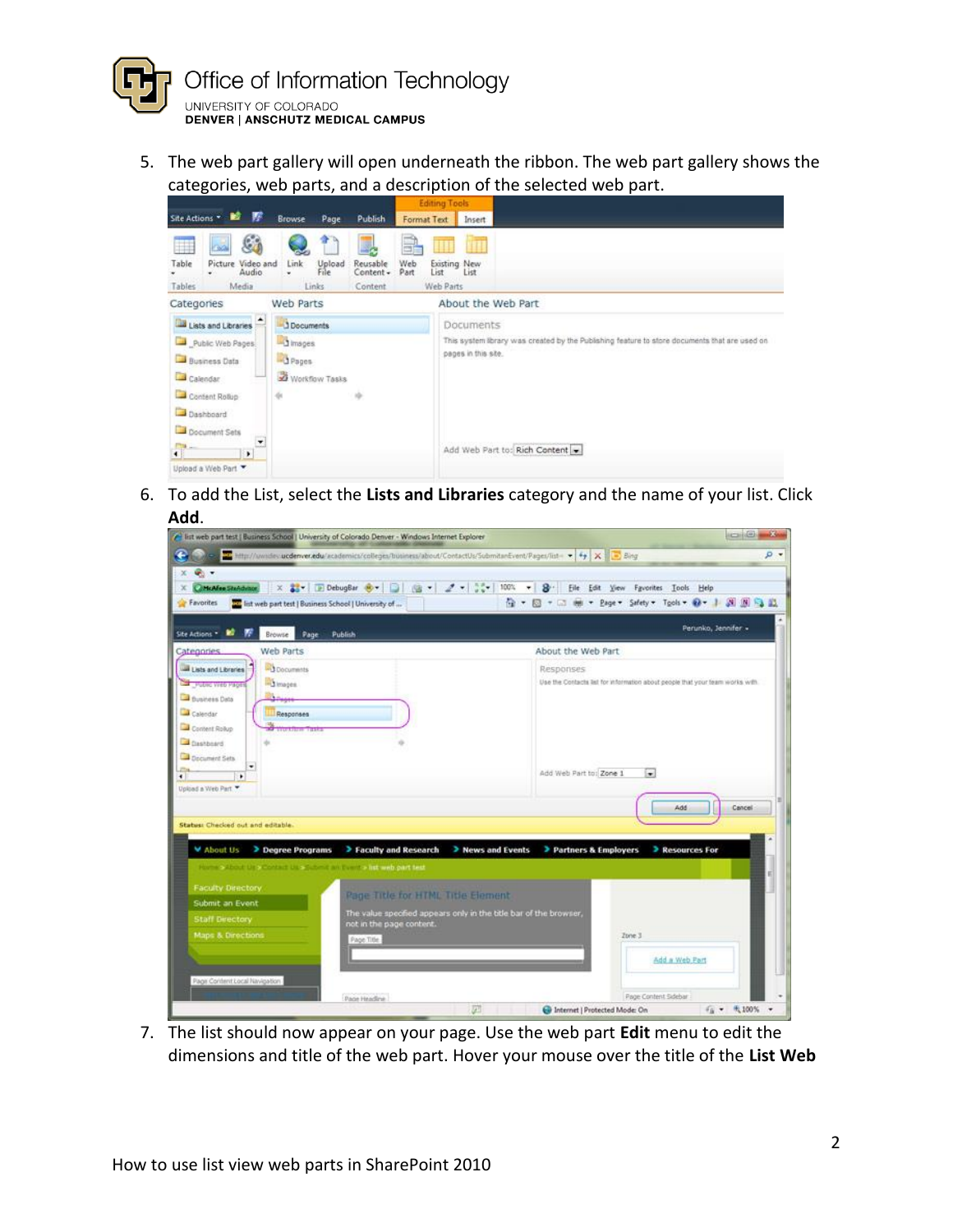

## Part. Select the drop down arrow to the right side of this title. Choose Edit Web Part.

| Favorites<br>The list web part test   Business School   University of |                           |                  | 合·回<br>$+$ $-$                 | Page - Safety - Tgols - @ -     | 周国局政                                  |
|-----------------------------------------------------------------------|---------------------------|------------------|--------------------------------|---------------------------------|---------------------------------------|
| Site Actions * <b>M</b><br>Browse<br>Page                             | Publish                   |                  |                                | Perunko, Jennifer »             |                                       |
| Status: Checked out and editable.                                     |                           |                  | Add a Web Part                 |                                 |                                       |
|                                                                       | Responses                 |                  |                                | ٠                               |                                       |
|                                                                       | <b>Last Name</b>          | <b>EIGH Name</b> | <b>Business Phone</b>          | <b>Email</b><br>Minimize        |                                       |
|                                                                       | Cocoerman                 | Bath             | FR. - 303-315-8422 G           | Elizabeth.Coope<br>Close        |                                       |
|                                                                       | Dannally                  | Kathy            |                                | donnelly fraitive               |                                       |
|                                                                       | <b>Schnean</b>            | stefanie         | 58433                          | A Delete<br>stefanie.jphnsoi    |                                       |
|                                                                       | <b>Johnson</b>            | Stefanie         |                                | penformalest<br>Edit Web Part   |                                       |
|                                                                       | Mock                      | Leilani          | Ma - 303-908-6732 G            | pitgammaktad                    |                                       |
|                                                                       | Stansifac                 | Mary Lee         | H + 303 315 6442 O             | mary.Lee.fitans                 | Connect: Change properties of this sh |
|                                                                       | Stansifer                 | <b>Mary Lee</b>  | <sup>54</sup> - 303 315 8442 Q | mary.lee.Stansfer@usdenver.edu  | changes will apply to all use         |
|                                                                       | test.                     | Tunt             |                                | testditest.com                  |                                       |
|                                                                       | testuser                  | Testuser         |                                | testuser@test.edu               |                                       |
|                                                                       | testuser                  | testuser         |                                | testuser@test.edu               |                                       |
|                                                                       | testurer                  | testuzer         |                                | testusenähest.edu               |                                       |
|                                                                       | <b>Installer</b>          | Testuser         |                                | testuserditest.edu              |                                       |
|                                                                       | textures                  | testuser         |                                | testuser@test.edu               |                                       |
|                                                                       | Westphal                  | Jennifer         | FM - 720-524-6752 G            | tennifer, westphal@updenver.edu |                                       |
|                                                                       | <b>&amp; Add new item</b> |                  |                                |                                 |                                       |
|                                                                       |                           |                  |                                |                                 |                                       |

- 8. The ribbon will change to reflect that you are now editing the web part.
- 9. In the Edit Web Part window located in the upper right of your screen, you can choose the view and toolbar type used to display your list. Experiment with these options. See